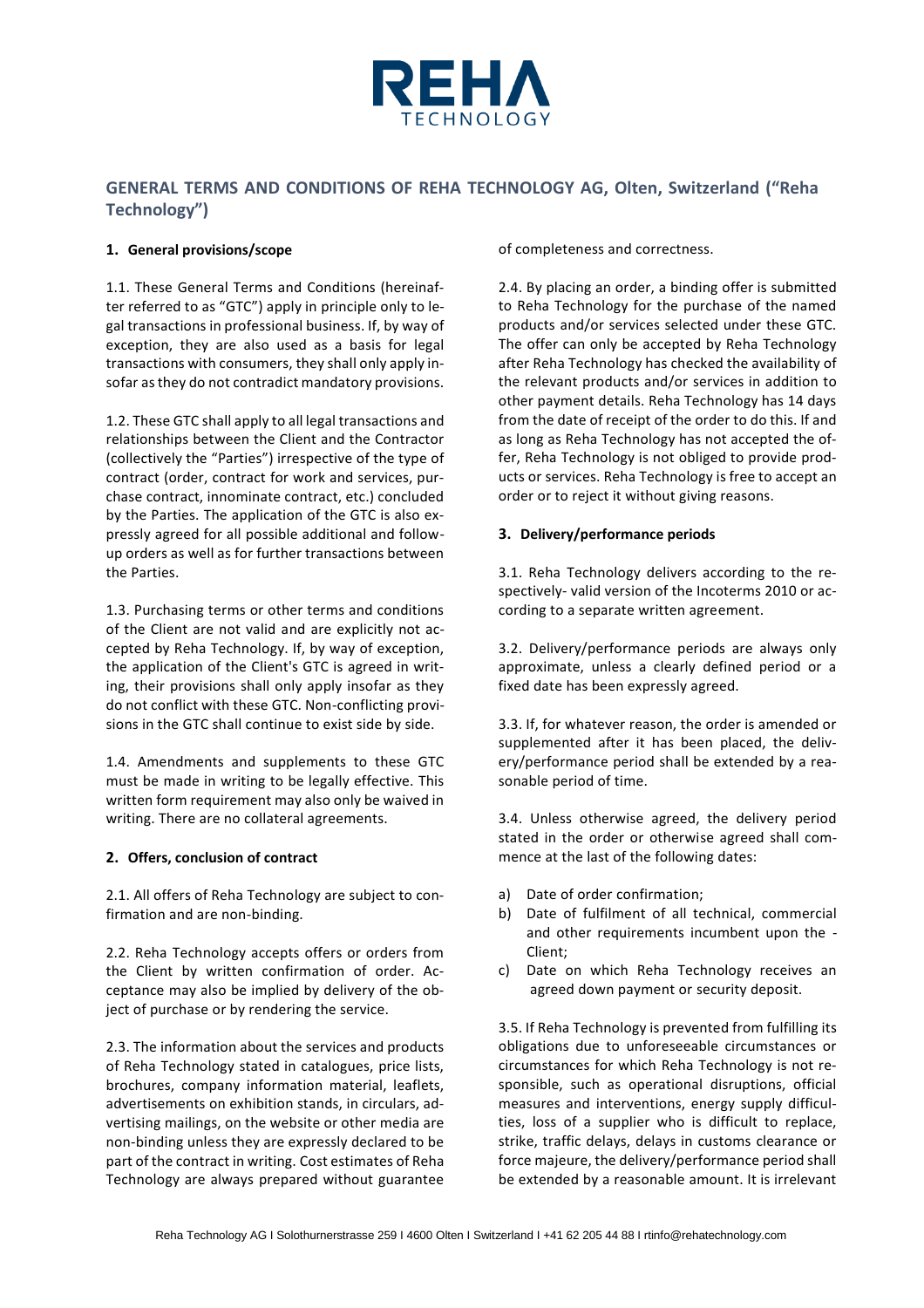

whether these circumstances occurred at Reha Technology itself or at one of its suppliers or subcontractors.

3.6. If fulfilment of the contract becomes impossible for reasons for which Reha Technology is not responsible, Reha Technology shall be released from its contractual obligations.

3.7. Partial or advance deliveries by Reha Technology are possible and are to be invoiced if and to the extent that an order includes separately usable items. Any additional delivery costs incurred in this case shall be borne by the Client. If delivery on call has been agreed, the service/purchase item shall be deemed to have been called at the latest six months after the order was placed.

3.8. The date from which Reha Technology's delivery is deemed to be late is determined by the statutory provisions. In any case, however, a written overdue notice from the Client is required.

#### **4. Prices/terms of payment**

4.1. All prices are calculated in CHF, EUR or USD. Payment shall be made in the respective currency specified by Reha Technology in the order confirmation.

4.2. If an order is placed without a prior offer or if services are performed which are not expressly included in the order, Reha Technology may charge the remuneration which corresponds to their price list or their usual remuneration.

4.3. Reha Technology is entitled to demand a higher remuneration than the agreed remuneration or the purchase price if the calculation bases existing at the time of order confirmation, such as raw material prices, the exchange rate or personnel costs, change after conclusion of the contract.

4.4. All prices and remunerations are exclusive of the applicable statutory value-added tax and apply ex works (warehouse). Packaging, transport, loading and shipping costs, as well as customs duties and insurance, shall be borne by the Client and will be invoiced additionally by Reha Technology.

4.5. Unless otherwise agreed, half of the remuneration/purchase price is due upon receipt of the order confirmation and the remainder is due within 14 days upon delivery or availability for collection and after receipt of the invoice, plus expenses and without deduction.

4.6. A payment is deemed to have been made on time if Reha Technology can dispose of it.

4.7. In the event of default of payment, Reha Technology is entitled, at its option, to demand compensation for the actual damage, such as expenses for reminders, collection costs, storage costs and any court or out-of-court legal costs, or default interest at the statutory rate.

4.8. The benefits agreed when the contract was concluded, such as discounts and rebates, shall only be granted on the condition that complete payment is made on time. In case of delay with even only one partial performance, Reha Technology is entitled to invoice this subsequently.

4.9. If the Client is in arrears with a payment towards Reha Technology resulting from the contractual relationship or with another payment obligation, Reha Technology is entitled, without prejudice to other rights, to discontinue its performance until payment by the Client and/or to claim an appropriate extension of the delivery period, to declare all outstanding debts from this or other legal transactions due and to collect any delivered items again, without this releasing the Client from its performance obligation. A withdrawal from the contract by Reha Technology can only be accepted if this has been expressly declared.

4.10. Costs for travel, daily and overnight allowances shall be invoiced separately in the case of periodically chargeable remuneration. Travel times will be invoiced appropriately.

### **5. Assumption of risk and dispatch**

5.1. If a shipment is due, the risk shall pass to the Client as soon as Reha Technology hands over the purchased item/work to a carrier or haulier. Shipment, loading and unloading as well as transport are always at the risk of the Client.

5.2. The Client approves any appropriate mode of shipment. Transport insurance is always taken out either by Reha Technology or by the Client, depending on the Incoterms 2010 agreed.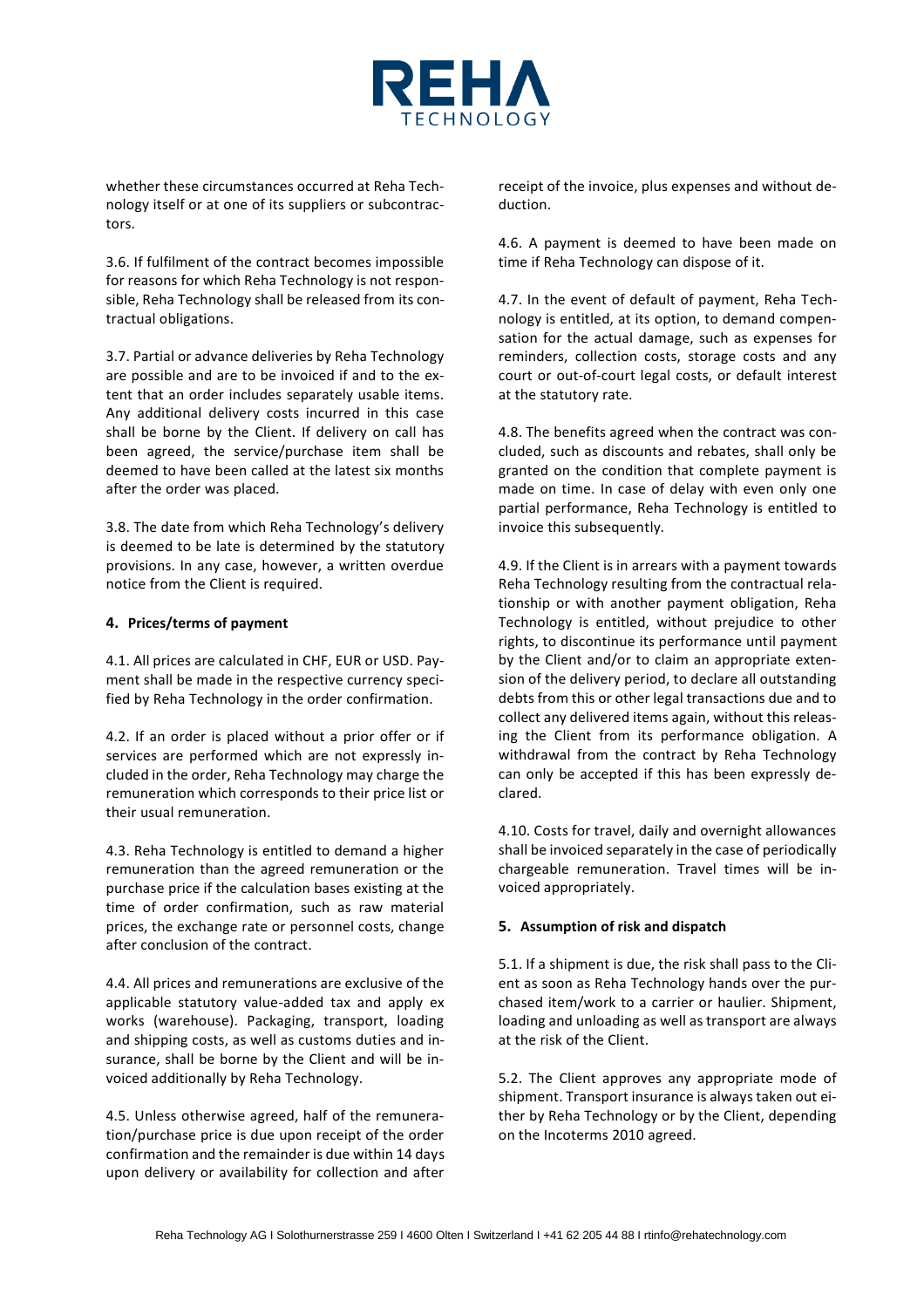

5.3. The place of performance is the relevant Reha Technology plant.

### **6. Retention of title and right of retention**

6.1. All goods and products remain the property of Reha Technology until payment is completed by the Client, even if the items to be delivered or manufactured are resold, modified, processed or mixed. Reha Technology reserves the right to have the retention of title entered in a local register.

6.2. Until the completed payment of all claims of Reha Technology, the object of performance may not be pledged, assigned by way of security or otherwise encumbered with the rights of third parties. In the event of attachment or other claims, the Client is obliged to point out Reha Technology's right of ownership and to immediately notify the latter.

6.3. Upon conclusion of the contract, the Client shall assign all claims and rights to which it is entitled from the resale, processing, mixing or other exploitation of the goods and - products on account of payment. The Client must note this assignment in its books and on its invoices until full payment of the remuneration or the purchase price has been made and inform its debtors of this. Upon request, it shall provide Reha Technology with all documents and information necessary for the assertion of the assigned claims and demands.

6.4. In order to secure its claims and to secure claims from other legal transactions, Reha Technology has the right to withhold the products and goods until all outstanding claims under the contractual relationship have been settled.

# **7. Client's obligations**

7.1. In the case of assembly by Reha Technology, the Client is obliged to ensure that the work can be started under reasonable conditions immediately after the arrival of the assembly personnel of Reha Technology.

7.2. The Client is responsible for ensuring that the necessary technical requirements for the work to be produced or the object of purchase are met and for ensuring that the technical systems, such as supply lines, wiring, networks and the like, are in a technically faultless and operational condition and are compatible with the works or objects of purchase to be produced by Reha Technology. Reha Technology is entitled, but not obliged, to inspect these systems against separate remuneration.

7.3. Reha Technology is not obliged to check, warn or clarify any documents, information or instructions provided by the Client and liability on the part of Reha Technology in this respect is excluded.

7.4. The order shall be placed independently of any necessary official permits or authorisations which the Client must obtain.

7.5. The Client is not entitled to assign claims and rights under the contractual relationship to third parties without the written consent of Reha Technology.

# **8. Guarantee/notice of defects**

8.1. The warranty shall be based on the agreed condition of the goods. Only product descriptions and specifications which have been confirmed in writing and which are the subject of the respective contract shall be deemed to be an agreement with regard to the quality of the goods. The Client must comply with the operating conditions stated in the operating instructions.

8.2. Anything due to normal wear and tear, inadequate maintenance, improper handling, overstraining and destructive action by third parties and the like shall not be deemed a defect and shall be excluded from warranty.

8.3. The warranty shall lapse if the Client make changes to the goods delivered by Reha Technology without the consent of Reha Technology.

8.4. The goods must be inspected by the Client immediately after receipt. Any defects must be reported immediately in writing.

8.5. After receipt of the notice of defects, Reha Technology shall receive the right to have the claimed defect checked by its own employees or experts.

8.6. Reha Technology is entitled to make the subsequent improvement - due, conditional upon payment of the due remuneration by the Client. However, the Client may withhold a reasonable portion of the remuneration in proportion to the defect.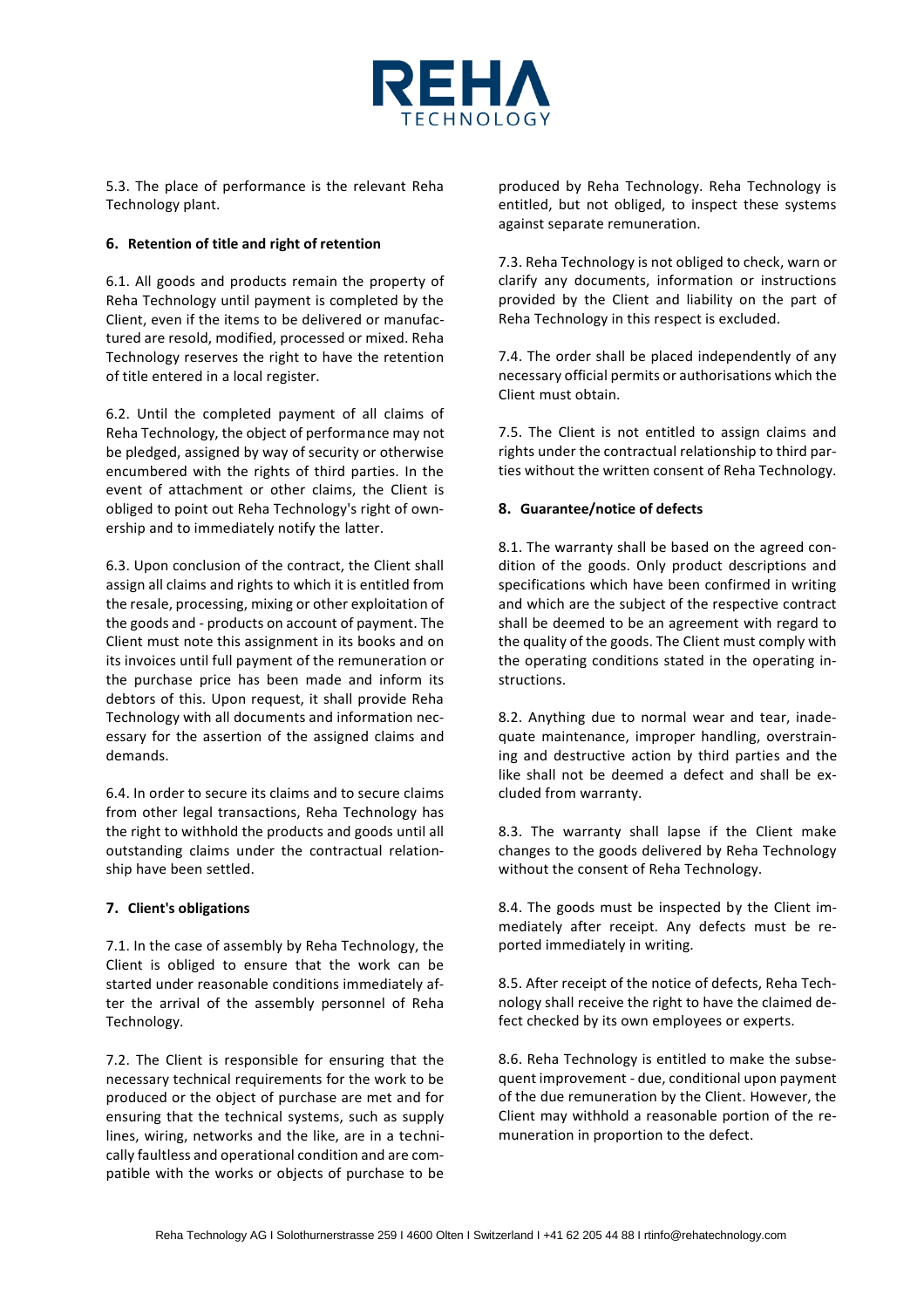

8.7. In the case of justified defects which have been notified in due form and time and which have not become statute-barred, Reha Technology is entitled to subsequent improvement of the defective delivered goods. The statutory limitation periods shall apply. Reha Technology's right to refuse subsequent improvement under the statutory provisions remains unaffected.

8.8. If the Client makes changes to the delivered object of purchase or to the works without the prior written consent of Reha Technology, the warranty obligation of Reha Technology shall lapse.

8.9. When fulfilling warranty claims of the Client, Reha Technology has the right, at its option, either to eliminate the defect of the contractually owed object or to deliver a defect-free new object. The Client is entitled to reduce the remuneration or to withdraw from the contract only after failure of the subsequent improvement. The Client can only withdraw subject to the proviso that the defect is substantial, cannot be remedied by replacement or repair and is not reasonable for the Client. Claims of the Client for compensation or the reimbursement of futile expenses shall only exist in accordance with Section 9 of these GTC, even in the case of defects, and are otherwise excluded.

8.10. The Client must also prove the existence of a defect at the time of handover within the first six months after handover of the item/work.

8.11. All costs incurred in connection with the elimination of the defect, such as transport, installation, dismantling and travel costs, shall be borne by the Client if Reha Technology was not originally obliged to provide these services. At the request of Reha Technology, the Client must provide the necessary manpower free of charge.

#### **9. Liability and product liability**

9.1. Reha Technology is not liable for ordinary negligence. Liability is excluded according to Art. 100 Swiss Code of Obligations (OR).

9.2. The Client's claims for defects presuppose that it has complied with its obligations to inspect and give notice of defects. If a defect becomes apparent upon delivery, inspection or at any later point in time, Reha Technology must be notified immediately in writing.

In any case, obvious defects must be reported in writing within five calendar days of delivery and, in the case of defects that were not evident at the time of inspection, within the same period from the date of discovery. If the Client fails to properly inspect and/or report the defect, the liability of Reha Technology for the defect not reported or not reported in a timely manner or not properly is excluded according to the statutory provisions. The Client must inform Reha Technology immediately in writing about discovered defects of the goods or the work, otherwise any claims will lapse.

9.3. The Client may initially only demand subsequent improvement or the delivery of a new item/work. The Client can only claim damages if both options are impossible or involve a disproportionately high expenditure for Reha Technology.

9.4. Reha Technology's liability is excluded in the event of non-compliance with any applicable conditions for assembly, commissioning and use or with official approval requirements. The Client is obliged to ensure that operating instructions for the delivered goods or works are observed by all users. In particular, the Client must train and instruct its personnel and other persons coming into contact with the delivered goods or work accordingly.

### **10.Premature termination of the contract**

Reha Technology is entitled to withdraw from the contract if a delivery/service is not possible for reasons for which the Client is responsible, or if a Client does not comply with a legal or contractual obligation towards Reha Technology that is incumbent upon it, despite a reasonable performance period being set. In this case, the Client must compensate Reha Technology for all resulting disadvantages (damages) and lost profits.

### **11.Industrial property rights**

11.1. The Client shall be liable for ensuring that any design data, drawings, models or other specifications handed over for production do not infringe the industrial property rights of third parties. In the event of an infringement of industrial property rights, the Client undertakes to indemnify Reha Technology against any claims arising from this infringement and to hold it harmless.